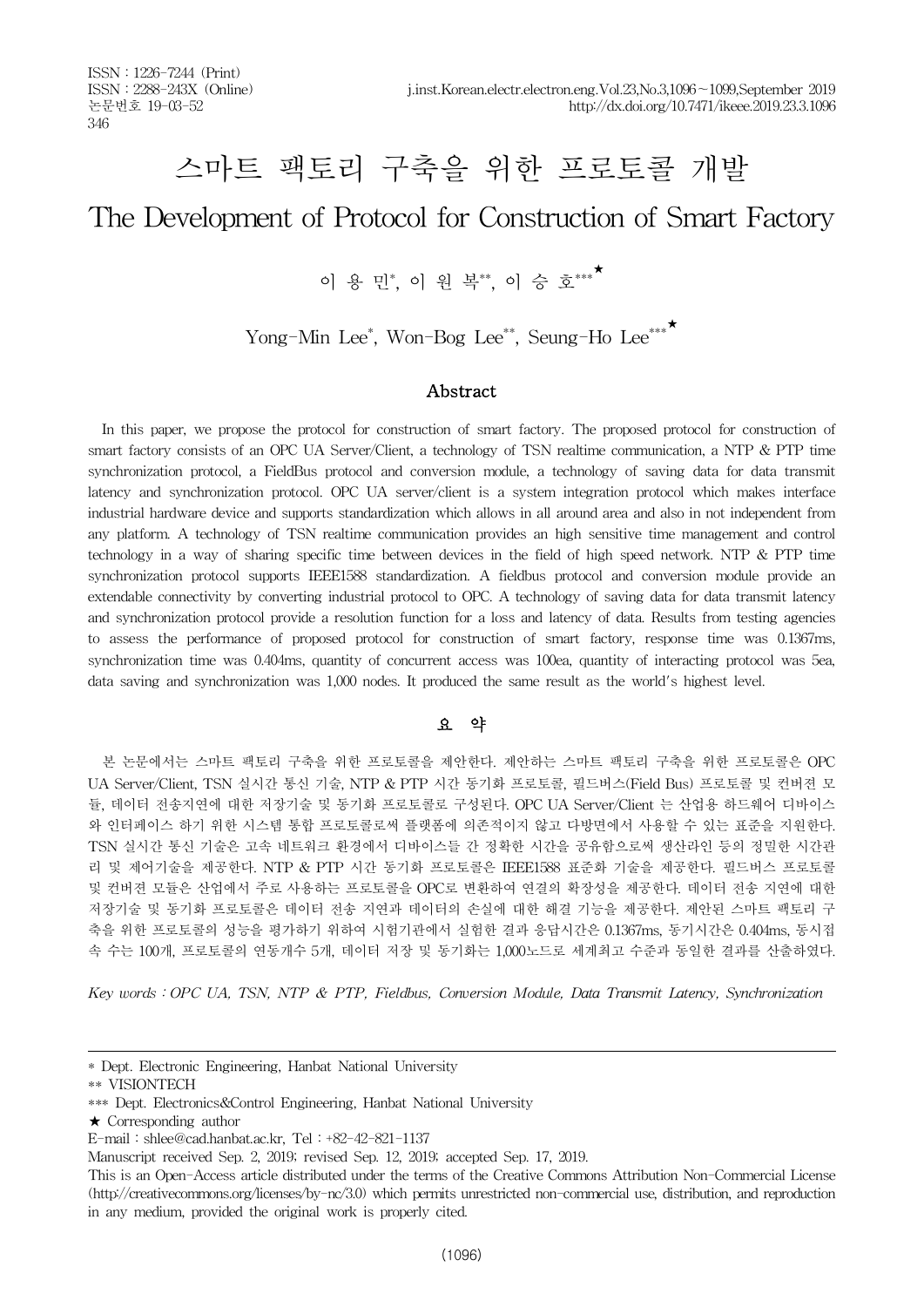## Ⅰ. 서론

최근 스마트 팩토리 기술은 ICT(Information and Communication Technology)와 기존의 생산 제조 기술이 융합되어 사물인터넷, 빅데이터, 클라우드 컴퓨팅, CPS(Cyber-Physical System) 등의 기술 등을 통해 공장의 장비, 장치 부품들이 서로 연결 되고 상호 소통되는 생산 체계로 변화되고 있다. 그러나 제조 사업의 현장에서는 다양한 센서 및 통 신 디바이스들이 설치되어 다양한 정보를 생성하 지만 서로 다른 인터페이스 및 통신 방식의 사용으 로 통신 환경의 불균형을 유발하여 장비들 사이의 연동이나 정보를 체계적으로 획득하고 관리하는데 어려움이 발생하고 추가 비용의 증가 현상이 발생 되고 있다. 또한 이러한 다양한 프로토콜의 사용으 로 인하여 각각의 프로토콜을 재해석 하고 변환하 는 작업을 거쳐야하기 때문에, 많은 지연요소를 가 지게 되어 실시간 정밀 디바이스들을 제어하는데 적합하지 않은 환경이 발생한다. 따라서 본 논문에 서는 고속 네트워크 환경에서 TSN 통신환경을 구 축하기 위하여 정밀한 시간 제어를 위한 NTP/PTP 가 구현된 OPC UA 프로토콜을 사용한 표준 프로 토콜을 개발한다.

# Ⅱ. 본론

# 1. OPC UA Server/Client

OPC UA 프로토콜을 사용하여 플랫폼에 의존적 이지 않은 독립적 구성이 가능하고 프로토콜 내부 에 구현된 안정적인 통신 메카니즘을 제공하고 있 기 때문에 Industry 4.0의 구현을 위한 가장 이상적

|   |  |                    |  | Table. 1. OPC UA Function Item & Specification. |
|---|--|--------------------|--|-------------------------------------------------|
| 표 |  | 1. OPC UA 구현항목과 사양 |  |                                                 |

| No | Item                             | Specification                 |  |  |
|----|----------------------------------|-------------------------------|--|--|
|    |                                  | Part 1: Concepts              |  |  |
|    |                                  | Part 2: Security Model        |  |  |
|    |                                  | Part 3: Address Space Model   |  |  |
|    | Core Specification Parts         | Part 4 : Services             |  |  |
|    |                                  | Part 5: Information Model     |  |  |
|    |                                  | Part 6 : Service Mapping      |  |  |
|    |                                  | Part 7: Profiles              |  |  |
|    |                                  | Part 8 : Data Access          |  |  |
| 2  |                                  | Part 9: Alarms and Conditions |  |  |
|    | Access Type Specification Parts  | Part 10: Programs             |  |  |
|    |                                  | Part 11: Historical Access    |  |  |
| 3  |                                  | Part 12: Discovery            |  |  |
|    | Utility Type Specification Parts | Part 13: Aggregates           |  |  |

인 통신 프로토콜이라고 할 수 있다[1][2]. 산업 현 장에서 요구하는 플랫폼의 환경을 구축하기 위하 여 OPC UA 프로토콜 내 구현한 기능을 표 1에 정 리하였다.

그림 1은 구현된 OPC UA의 계층 구조를 나타내 고 있다.



Fig. 1. Hierarchical Structure of OPC UA Platform. 그림 1. OPC UA 계층 구조

# 2. TSN 실시간 통신 기술

TSN[3] 기술은 Layer 2(L2)의 이더넷을 기반으 로 저지연 및 low delay variation, 낮은 패킷 손실 의 확정적(Deterministic) 서비스를 제공하는 기술 이다. OPC UA를 채용함으로써 OPC UA 내부에 구현된 타이머 관련 실시간 네트워크 기능을 활용 하여 다음과 같은 기능을 지원하도록 구현하였다. ∘고저속 디바이스들 사이의 정확한 타이밍 공유 ∘전송지연의 최소화를 통한 장비 동기화 ∘통신지연 및 손실의 최소화를 통한 동기화

#### 3. NTP & PTP 시간 동기화 프로토콜

NTP & PTP[4]는 여러 임베디드 시스템이 네트 워크로 연결되어 있을 때 기기간의 시간을 동기화 하기 위해 구현한 프로토콜이다. 이는 운영체제에 서 데몬(daemon)으로 동작하여 네트워크를 통하여 타기기와의 동기화를 수행하는데, IEEE1588 표준



그림 2. 시간 동기화 플로우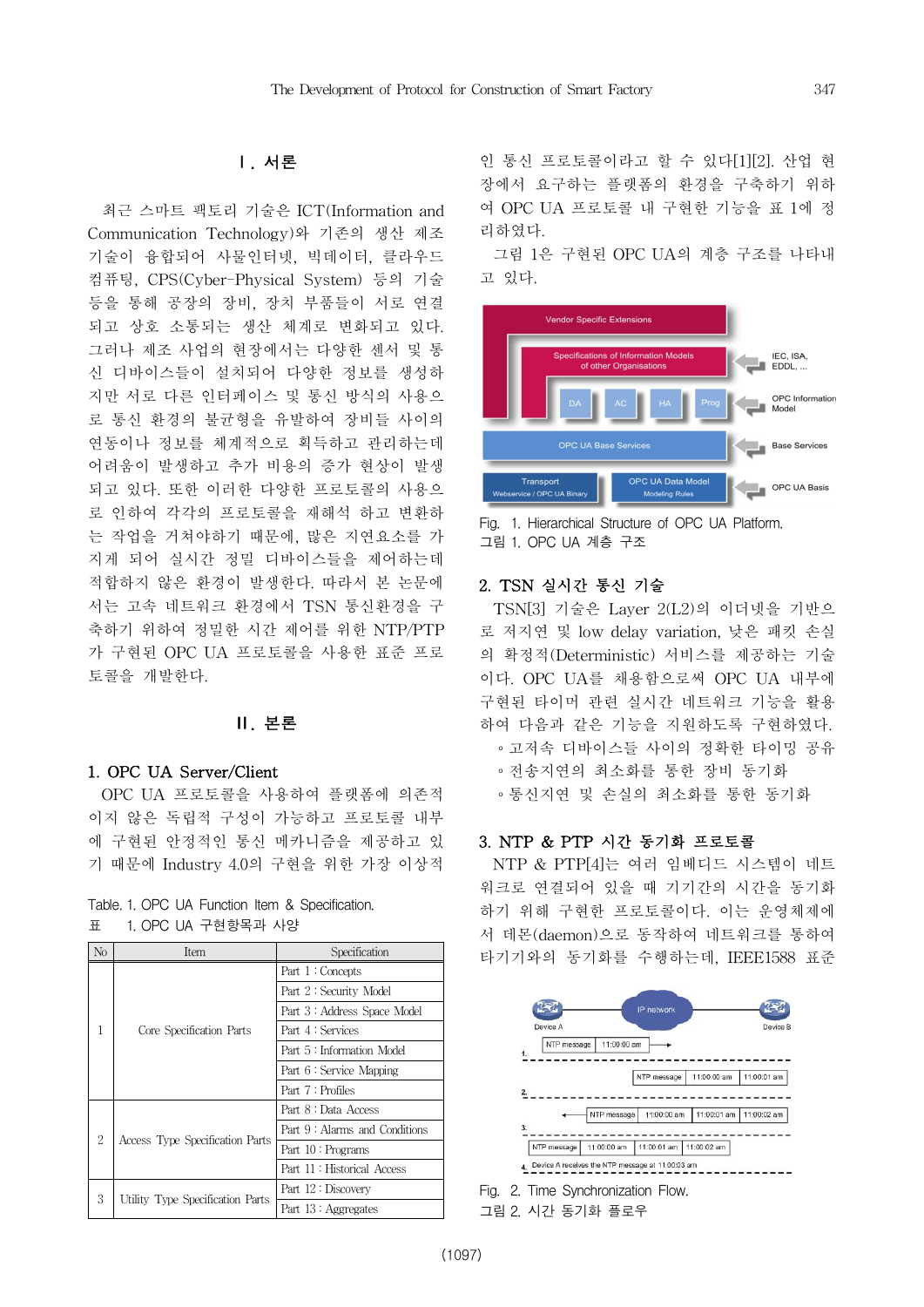화를 따르며 정밀한 시간 동기화를 위해 주기적으 로 동기화를 하며 그림 2와 같이 각 디바이스들이 서로 시간관련 데이터 프레임을 주고받으며 상호 시간을 동기화한다.

한편, 보다 정밀한 시간의 동기화를 위하여 Master 동작모듈과 Slave 동작모듈이 필요하며, 클록 오프 셋에 따르는 시간적 오차를 수정하기 위하여 그림 3과 같이 BMC(Best Master Clock) 알고리즘을 도 입하여 구현하였다. 마스터/슬레이브 계층에 대한 추적경로가 성립된 후 동기화를 수행하고 Sync, Delay\_Req, Delay\_Resp와 같은 이벤트 메시지를 교환하여 주파수 또는 시간의 동기화를 구현하여 연산된 시간적 보상값을 시스템에 적용하여 시간 을 동기화 하는 방식이다.



Fig. 3. Calculation of Delay by BMC Algorithm. 그림 3. BMC 알고리즘에 의한 딜레이 계산

4. 필드버스(Field Bus) 프로토콜 및 컨버젼 모듈

산업현장에서 사용되는 다양한 프로토콜을 OPC UA 프로토콜로 변환하기 위하여 Modbus TCP, Modbus RTU[5], Genibus, Mitshbishi MC, OPC UA 등의 다양한 프로토콜들에 대한 변환 모듈을 개발하였다. 해당 프로토콜은 OPC UA 프로토콜로 변환되어 타 PLC 기기 혹은 산업용 디바이스와의 데이터 교환을 위해 변환모듈을 통하여 관리시스 템과 연동된다. 그림 4와 같이 5종의 PLC 모듈은 각각 다른 산업용 프로토콜을 이용하지만 변환모



그림 4. 지원하는 프로토콜의 종류

듈을 통해 상호 FieldBus Network에서 데이터 교 환을 수행할 수 있다[6].

# 5. 데이터 전송지연에 대한 저장기술 및 동기화 프 로토콜

기존 통신장치들의 아주 큰 문제점으로 서버와의 연결이 되지 않거나 네트워크의 오류로 인한 데이 터 전송 지연과 데이터의 손실에 대한 해결 기능을 제공하기 위하여 데이터 저장을 위한 램과 플래시 메모리를 사용하여 휘발성/비휘발성 메모리에 효 율적인 메시지 형태의 데이터 저장기술을 개발하 였다. 이를 위해 그림 5와 같이 message queue 메 시징 시스템을 사용하여 트랜잭션 및 분산 트랜잭 션을 모두 지원하도록 하였다[7].



Fig. 5. Message Queue Messaging System. 그림 5. 메시지 큐 메시징 시스템

또한 센서 및 디바이스로부터 생성된 데이터에 생성 일시의 태그를 붙여 확장 메모리 영역에 임시 로 보관하고 장시간 데이터 전송의 지연에 대비하 여 비휘발성 메모리에 데이터를 저장하여 데이터 의 손실을 최소화 하고 서버의 연결이 감지되면 재 전송 및 동기화 프로토콜에 맞추어 데이터를 전송 하여 손실이 최소화된 동기화 프로토콜 개발하였 다. OPC UA 서버 및 클라이언트 사이에 클록이 동기화 되고, 상호 인터페이스를 통해 데이터를 주 고받고 있는 상황에서 네트워크에 문제가 발생하 는 상황(전원이 OFF 되었거나 통신선로에 문제가 발생하는 등의 물리적 외부요인에 의한 중단상황) 에 최근 100개 정도의 로그내용을 실시간으로 저장 하여 다시 복구될 때 이를 복원하여 종래의 네트워 크 환경과 같은 상황으로 되돌리는 기능을 구현하 기 위하여 다음과 같은 플래시 메모리의 로그 데이 터 형태를 만들었다.

YIMIDIHIMISIINPUT IOI OUTPUT IOIDATA INFORMATIONI